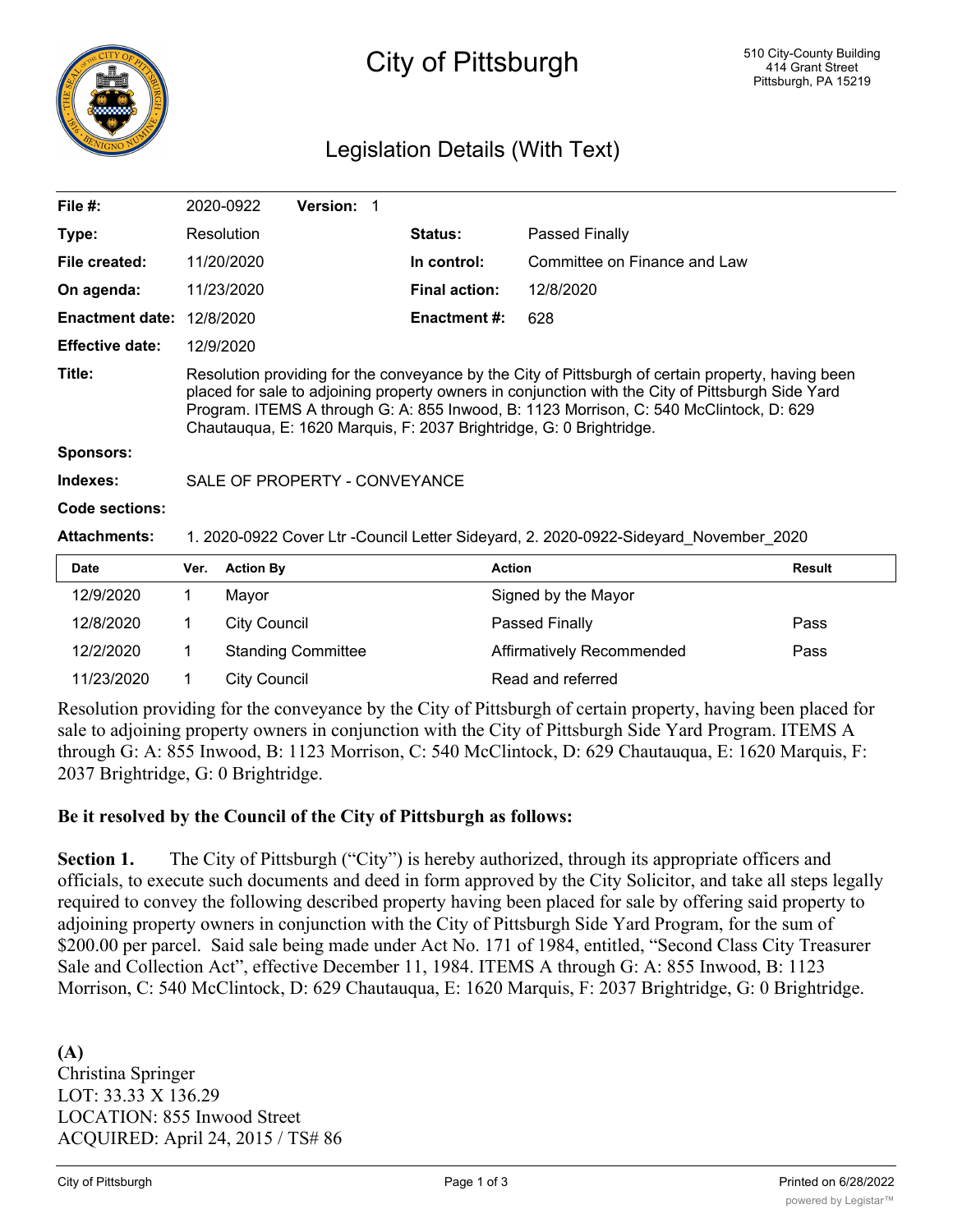WARD: 12 BLOCK & LOT: 125-C-230 COUNCIL DISTRICT: 9

#### **(B)**

Northside Properties R&S c/o Sarah Mistick LOT: 17.92 X 101 LOCATION: 1123 Morrison Avenue ACQUIRED: August 17, 2018 / TS# 175 WARD: 21 BLOCK & LOT: 22-G-26 COUNCIL DISTRICT: 6

## **(C)**

Gregory & Sharon Dottle LOT: 48 X 83 LOCATION: 540 McClintock Avenue ACQUIRED: April 28, 2017 / TS# 322 WARD: 25 BLOCK & LOT: 46-N-359 COUNCIL DISTRICT: 6

## **(D)**

Northside Properties R&S c/o Sarah Mistick LOT: 17.43 X AVG 140.12 LOCATION: 629 Chautauqua Avenue ACQUIRED: October 27, 2017 / TS# 178 WARD: 25 BLOCK & LOT: 45-S-145 COUNCIL DISTRICT: 6

## **(E)**

Northside Properties R&S c/o Sarah Mistick LOT: 15.43 X 87 LOCATION: 1620 Marquis Street ACQUIRED: December 5, 1983 / TS# 655 WARD: 25 BLOCK & LOT: 22-H-273 COUNCIL DISTRICT: 6

### **(F)**

Northside Properties R&S c/o Sarah Mistick LOT: 12.79 X 52 LOCATION: 2037 Brightridge Street ACQUIRED: June 4, 1951 / TS# 202 WARD: 25 BLOCK & LOT: 22-D-211 COUNCIL DISTRICT: 6

#### **(G)**

Northside Properties R&S c/o Sarah Mistick LOT: 14.62 X 51.50 LOCATION: 0 Brightridge Street ACQUIRED: October 27, 2017 / TS# 165